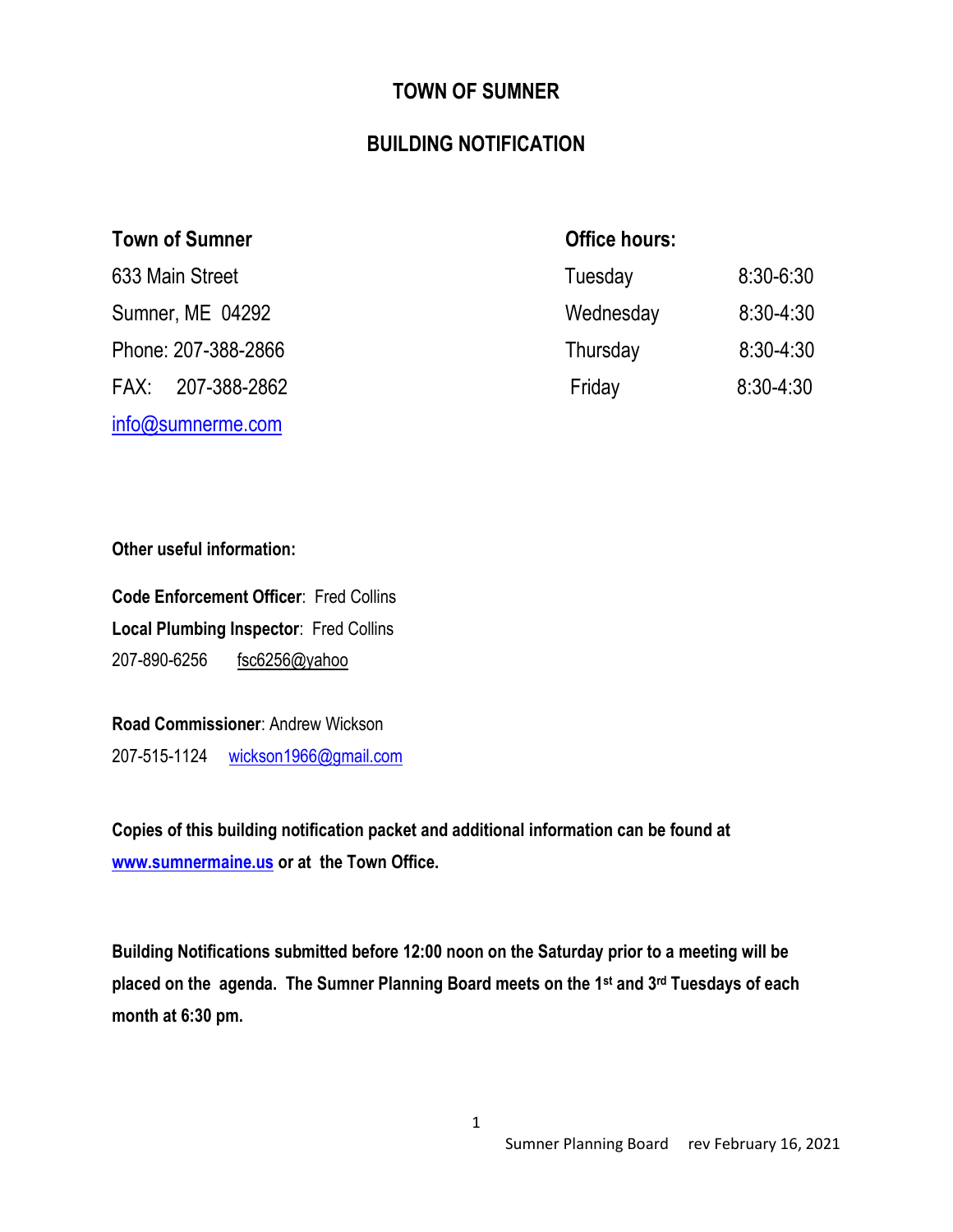## **TOWN OF SUMNER**

## **BUILDING NOTIFICATION INFORMATION PACKET**

- **□ Check boxes when complete. If item does not apply, place N/A over box.**
- **1.** □ A neatly hand drawn **Site Map** (does not need to be to scale) with North at the top, showing the following six things:
	- □ Lot shape and dimensions showing **boundaries**

□ Location of **existing and proposed structures** on the property, the structure's outside dimensions and distances to the center of all roads, to the sides of the lot and distance to the rear lot line.

□ Location of **septic, leach field** and **water well** and **distances** between leach field and water well to buildings and lot lines

□ **Parking** area and **driveways** including road access

□ The location of all **bodies of water** crossing, abutting or existing on the property and distances from all structures to the high water mark for each.

- **2.** □ Relevant **Permits** as necessary:
	- □ **Indoor Plumbing Permit** (See Plumbing Inspector)
	- □ **Septic Design Approval** (See Plumbing Inspector)
	- □ Description of **Shoreland Zoning** or 100 Year Flood Plain Issues (See Code Enforcement Officer)
	- □ Any new construction is required to have an **exterior electrical shutoff**
	- □ **Driveway Permit.** (See Road Commissioner)
- **3.** □ All materials to be returned to the Town Office with a \$10.00 fee.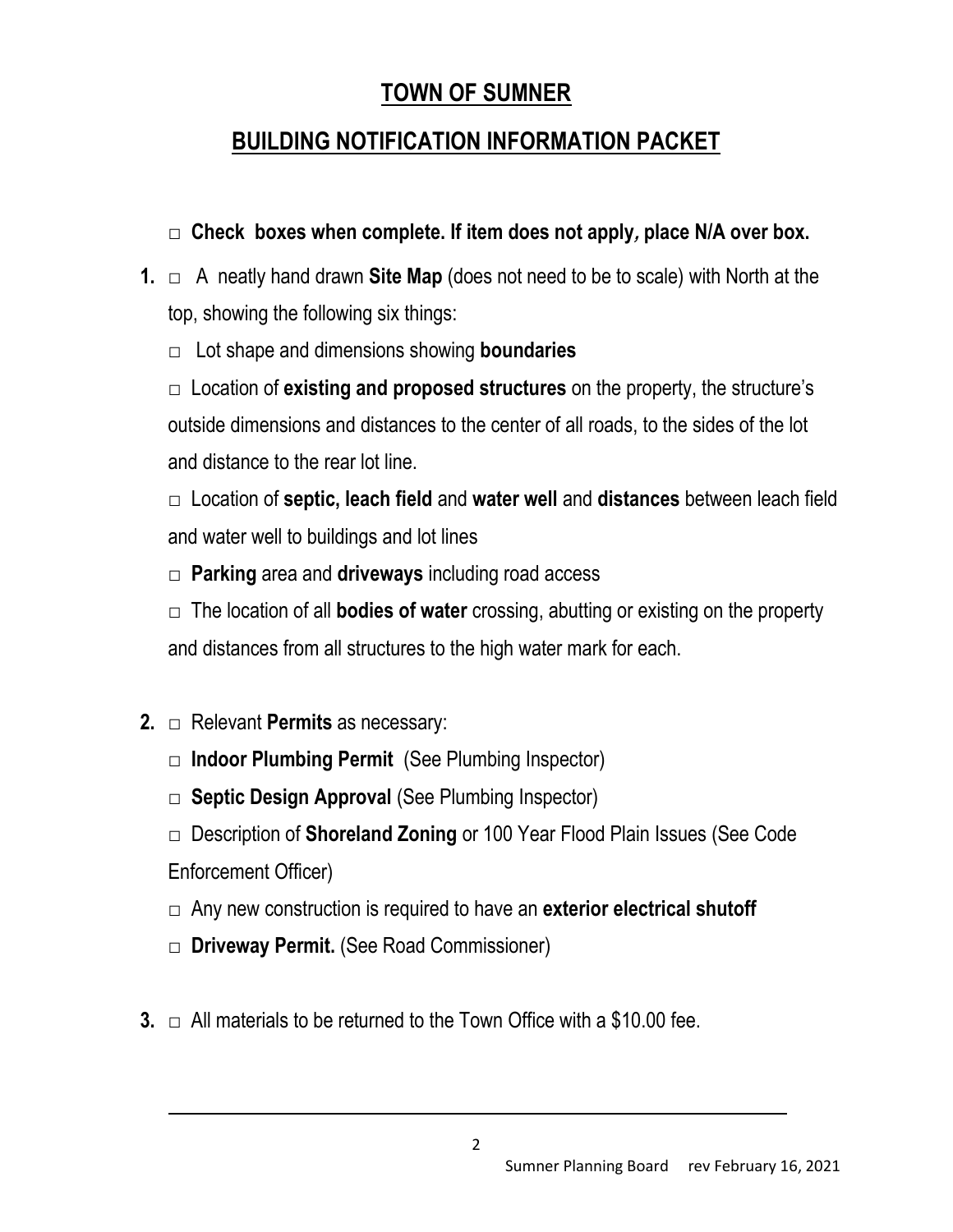# **NOTIFICATION OF INTENT TO BUILD, REMODEL OR RENOVATE**

|  | $G_{\tau}$ $\Box$ Physical location of property                                                                      |  |                                                                                                                    |  |                                                                                             |  |
|--|----------------------------------------------------------------------------------------------------------------------|--|--------------------------------------------------------------------------------------------------------------------|--|---------------------------------------------------------------------------------------------|--|
|  |                                                                                                                      |  |                                                                                                                    |  |                                                                                             |  |
|  | Map number ____________ Lot number(s) ____________                                                                   |  |                                                                                                                    |  |                                                                                             |  |
|  | Is the Property enrolled in a tree growth plan? Y N                                                                  |  |                                                                                                                    |  |                                                                                             |  |
|  |                                                                                                                      |  |                                                                                                                    |  | Total Acreage __________ Acreage in Tree Growth ________ Part of subdivision? Y_____ N_____ |  |
|  | Are any structures within 100' of water? Y _____ N _____<br>Are any structures within 250' of water? Y _____ N _____ |  |                                                                                                                    |  |                                                                                             |  |
|  | D. $\Box$ Project description<br>Year round residence<br>Seasonal residence                                          |  | $Y \underline{\hspace{1cm}} N \underline{\hspace{1cm}}$<br>$Y \underline{\hspace{1cm}} N \underline{\hspace{1cm}}$ |  |                                                                                             |  |
|  | <b>Commercial</b>                                                                                                    |  |                                                                                                                    |  |                                                                                             |  |
|  | <b>Accessory building</b>                                                                                            |  |                                                                                                                    |  |                                                                                             |  |
|  | Porch/deck                                                                                                           |  | $Y \underline{\hspace{2cm}} N \underline{\hspace{2cm}}$                                                            |  |                                                                                             |  |
|  | <b>Seasonal conversion</b>                                                                                           |  | $Y \underline{\hspace{1cm}} N \underline{\hspace{1cm}}$                                                            |  | Residential expansion / alteration Y _____ N _____ Type ________________________            |  |
|  |                                                                                                                      |  |                                                                                                                    |  | (Bedroom, Family Room, Kitchen, Etc.)                                                       |  |
|  | <b>Exterior electrical shut-off</b>                                                                                  |  |                                                                                                                    |  | Y _____ N _______ Required for all new construction                                         |  |
|  | Dimensions of proposed building or expansion of structures _____________________                                     |  |                                                                                                                    |  |                                                                                             |  |
|  | Mobile home $Y_{\_\_\_\_N} N_{\_\_\_\_\_N}$                                                                          |  |                                                                                                                    |  |                                                                                             |  |
|  |                                                                                                                      |  |                                                                                                                    |  | Year Make Music Model Model Dimensions Manuscription Music Mean                             |  |
|  |                                                                                                                      |  |                                                                                                                    |  |                                                                                             |  |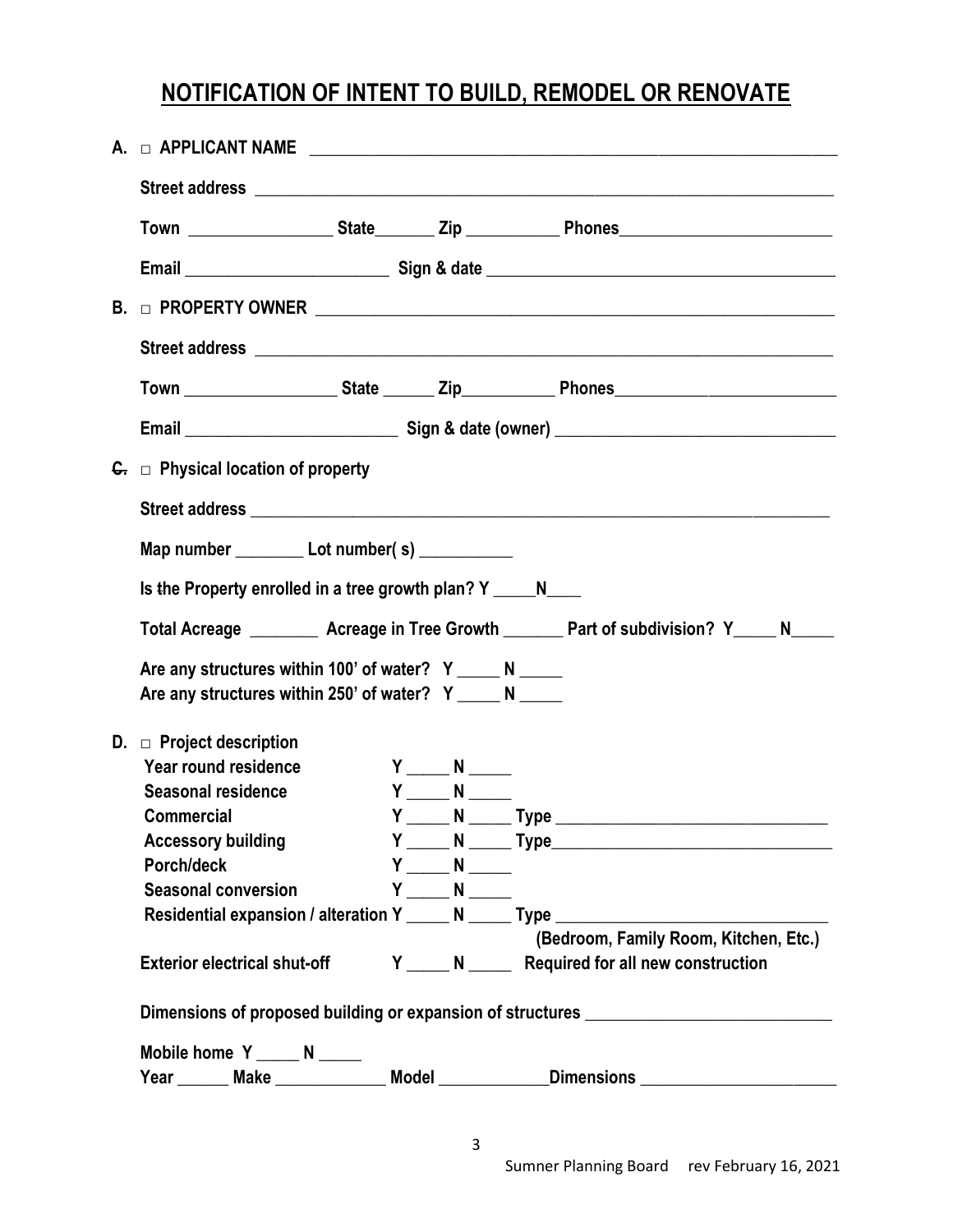**FEE \$10.00 \_\_\_\_\_\_\_\_ CLERK \_\_\_\_\_\_\_\_ DATE: \_\_\_\_\_\_\_\_\_\_\_\_\_\_\_ Expiration date - 12 months if no construction has started** 

| <b>FOR OFFICIAL USE ONLY</b> |
|------------------------------|
| APPROVED: YES  NO  DATE      |
|                              |
|                              |

### **SITE MAP (attach additional sheets if needed)**

**Property Owner Law and Contract Analysis of the Contract Analysis of the Contract Analysis of the Contract Analysis of the Contract Analysis of the Contract Analysis of the Contract Analysis of the Contract Analysis of th** 

**Address: \_\_\_\_\_\_\_\_\_\_\_\_\_\_\_\_\_\_\_\_\_\_\_\_\_\_\_\_\_\_\_\_\_\_\_ Map & Lot \_\_\_\_\_\_\_\_\_\_\_\_\_\_\_\_\_\_**